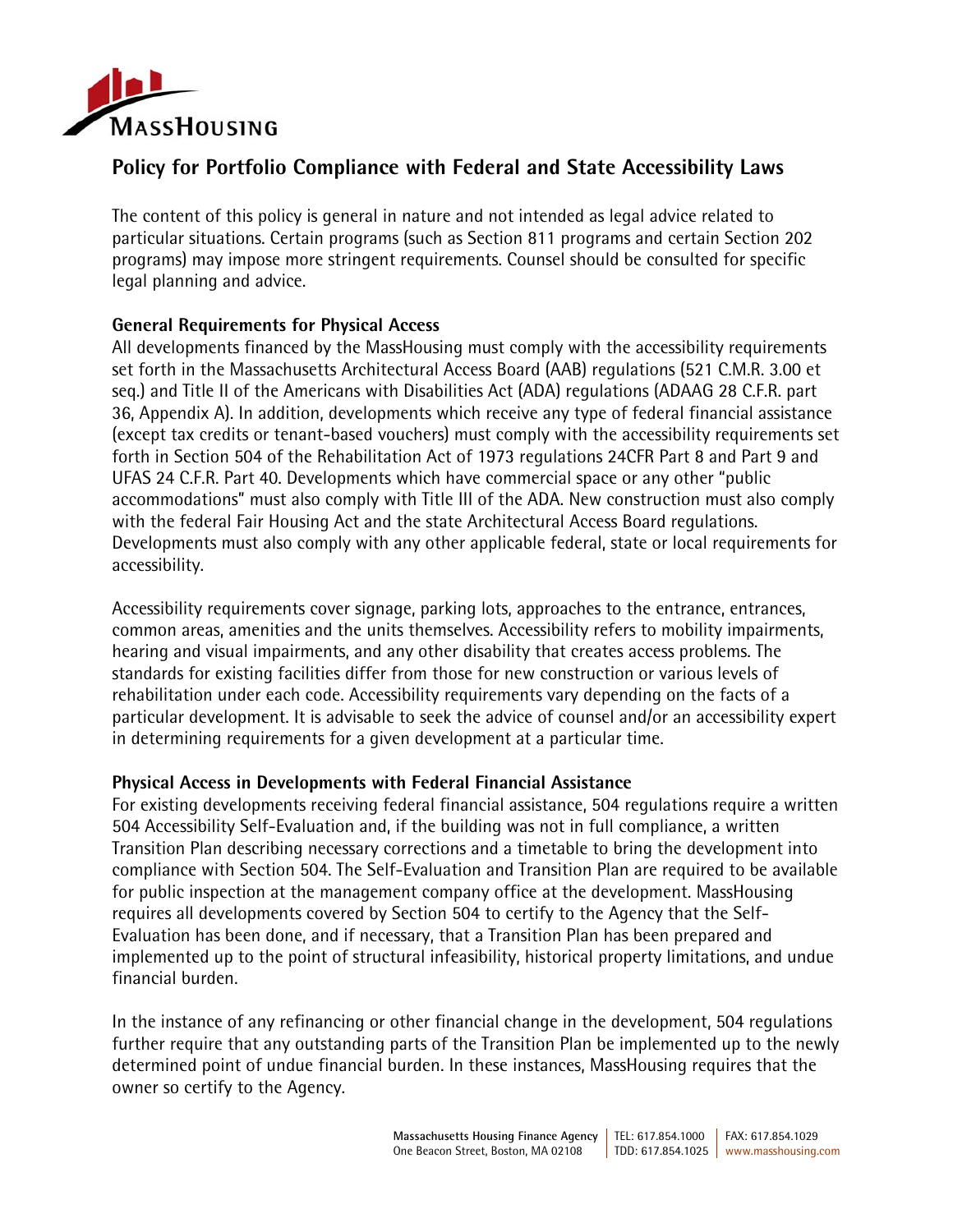**Revised December 20, 2004** 

#### **Physical Access in All Other Developments Financed by MassHousing**

ADA Title II requires owners to survey their developments and bring them into compliance by performing a Self-Evaluation and, if necessary, formulating a Transition Plan. The requirements of the ADA are thus similar to those of the Rehabilitation Act although the ADA does not require written documentation. However, in order to establish an owner's compliance with the ADA on an ongoing basis, MassHousing requires owners to maintain documentation on both the Self-Evaluation and Transition Plan. Owners are required to certify that the Self-Evaluation has been done, and if necessary, a Transition Plan has been prepared and implemented up to the point of structural infeasibility, historical property limitations and undue financial burden.

In the instance of any refinancing or other financial change in the development, ADA regulations further require that any outstanding parts of the Transition Plan be implemented up to the newly determined point of undue financial burden. In these instances, MassHousing requires that the owner so certify to the Agency.

All changes made to achieve compliance with Section 504 of the Rehabilitation Act of 1973 and/or the Americans with Disabilities Act must also conform to the Massachusetts Architectural Access Code.

#### **Accessible Units**

For all new construction and for substantial rehabilitation of certain developments, Massachusetts accessibility codes require 5% of the total dwelling units (not less than one unit) be accessible to persons with mobility impairments. Section 504 has the same requirement for developments under its jurisdiction. Developments covered by both Section 504 and Massachusetts Architectural Access Board codes must comply with the most stringent requirements of both codes in areas where they differ.

In addition, up to an additional 2% of the units (at least one unit), according to the limits of the law, will be modified to meet the accessible unit standards for persons with hearing or vision impairments of Section 504, the ADA and the AAB.

For existing developments subject to Section 504, 5% of the total dwelling units (not less than one unit) must be made accessible to persons with mobility impairments (according to current applicable codes) as part of the Transition Plan, subject to the limits of structural infeasibility, undue financial burden and status as a historical building. Subject to these limits, once at least one unit is in compliance and accessible units have been created for all eligible current residents and applicants, MassHousing requires the replacement reserve to include funds necessary to modify further units as requested by eligible applicants until the 5% requirement has been achieved.

Existing developments subject only to ADA Title II must, subject to the limits described above, create at least one fully accessible unit in order to meet the "program accessibility" requirement of ADA Title II.

Massachusetts law requires that all accessible units, market and subsidized, be registered with the Mass Access Housing Registry. Developments that have set aside funds to create more accessible units must also register with Mass Access Housing Registry.